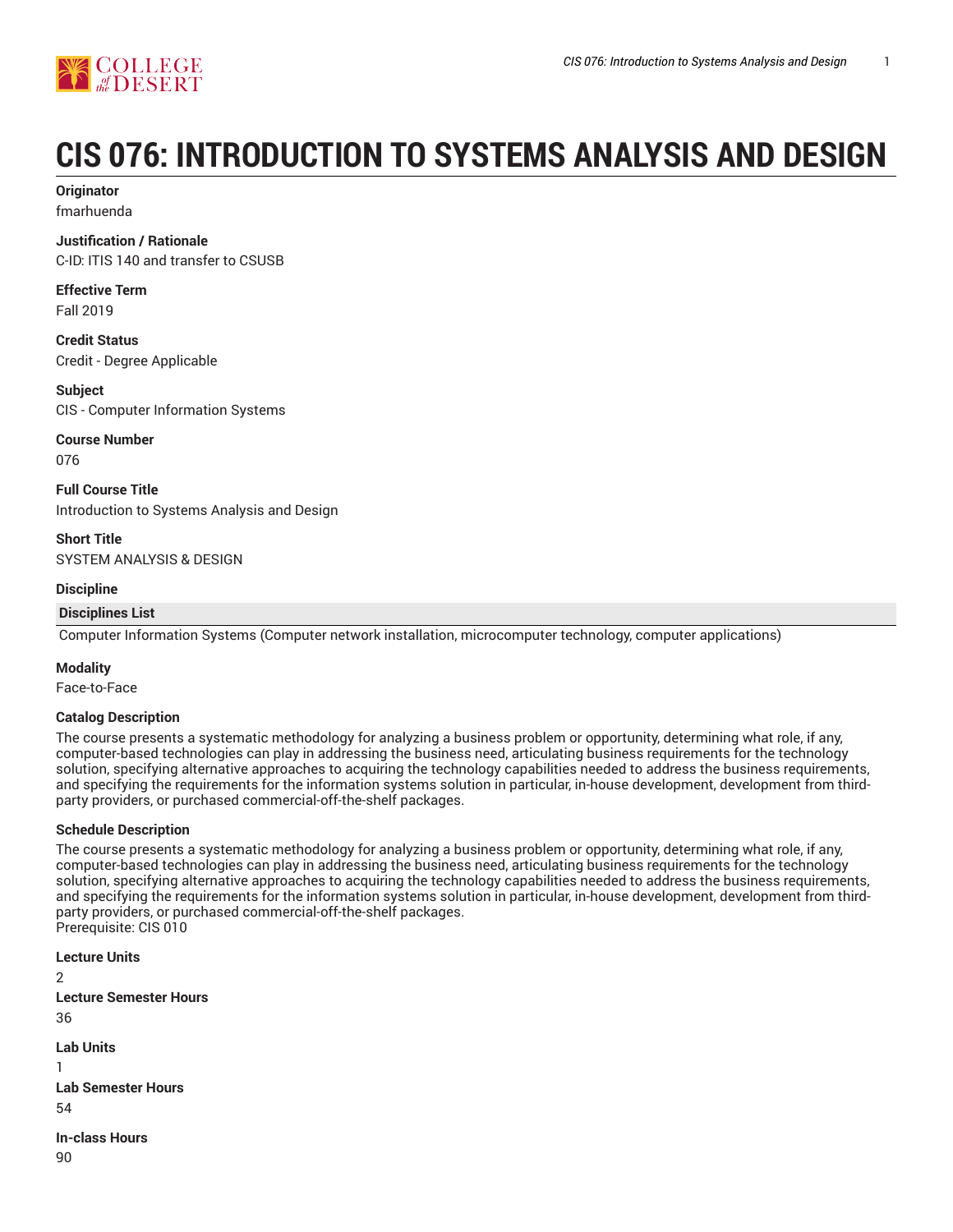

# **Out-of-class Hours** 72 **Total Course Units Total Semester Hours** 162 **Prerequisite Course(s)**

CIS 010

3

# **Required Text and Other Instructional Materials**

**Resource Type** Book **Open Educational Resource** No

**Author** Tilley, S. and Rosenblatt, H.

# **Title**

Systems Analysis and Design

**Edition**

11th

**City** Boston

# **Publisher**

Cengage Learning

**Year**

2016

# **College Level**

Yes

**Flesch-Kincaid Level** 12

**ISBN #** 9781305494602

# **Resource Type**

Book

**Author**

Arlow, J., Neustadt, I.

**Title**

UML 2 and the Unified Process: Practical Object-Oriented Analysis and Design

# **Edition**

2nd

# **Publisher**

Addison-Wesley Professional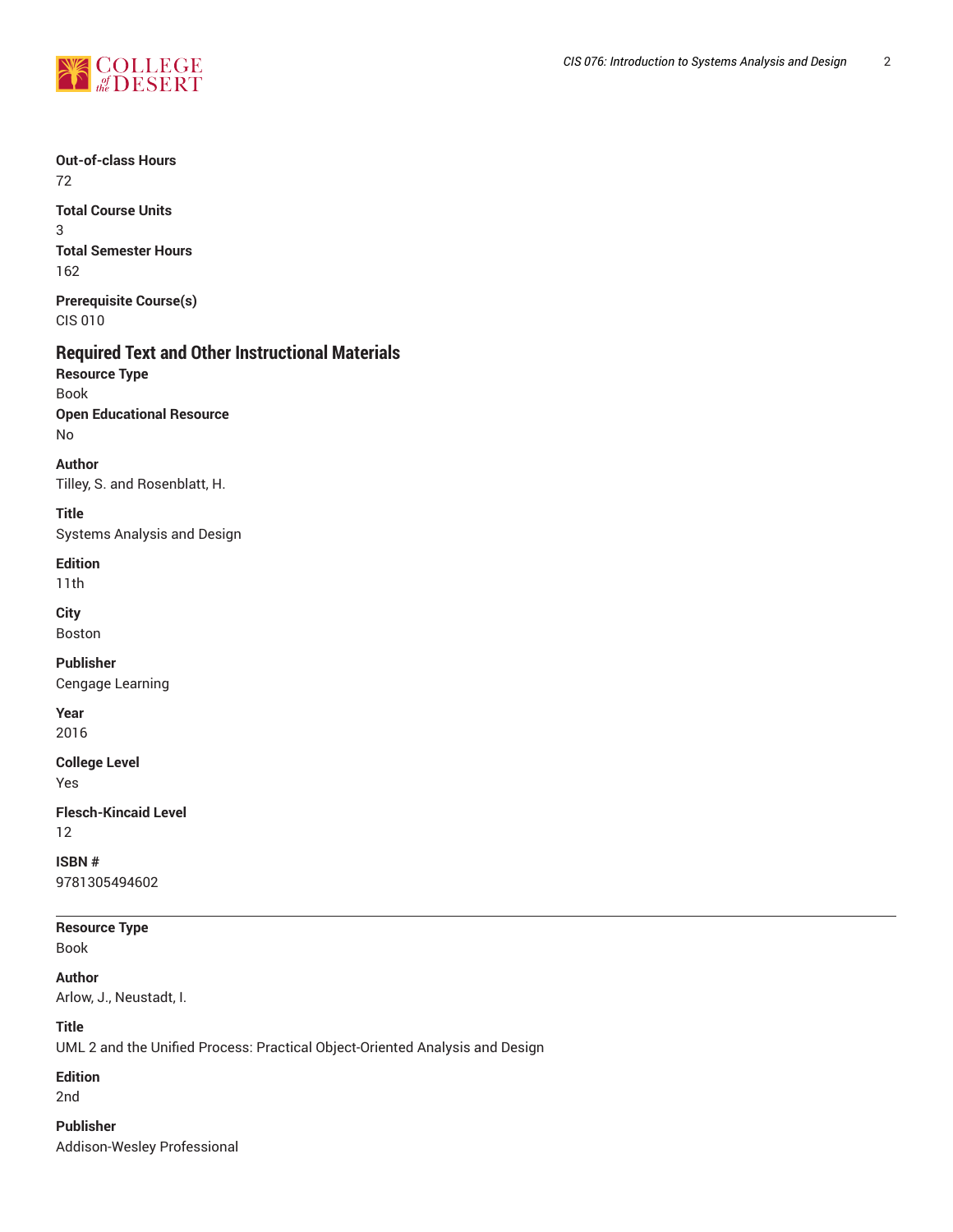

**Year** 2015

# **College Level**

Yes

#### **Flesch-Kincaid Level** 12

**ISBN #** 978-032132127

#### **Class Size Maximum**

32

#### **Entrance Skills**

Identify the key features and software such as operating systems, word processors, spreadsheets, databases, communications, and graphics.

#### **Prerequisite Course Objectives**

CIS 010-Explain the basic concepts and understand the uses of various categories of productivity software, including word processing, electronic spreadsheets and database management.

#### **Entrance Skills**

Identify the fundamental computer concepts and terminology used for input, processing, output, and storage.

#### **Prerequisite Course Objectives**

CIS 010-Using computers effectively requires that students can express their instructions in a form that the computer program can understand and execute.

CIS 010-Students must understand what they want to accomplish, what logical steps are required to accomplish the objective, and how to submit instructions to the computer to achieve the required objective.

CIS 010-Compare and contrast the basic categories of system software and application software.

CIS 010-Explain and discuss the system development life-cycle and the software development process.

#### **Entrance Skills**

Apply the principles of and solve problems with computer applications.

#### **Prerequisite Course Objectives**

CIS 010-All of the courses in the Computer Information Systems program require students to learn to think critically. CIS 010-Students must understand what they want to accomplish, what logical steps are required to accomplish the objective, and how to submit instructions to the computer to achieve the required objective.

#### **Course Content**

- 1. Identification of opportunities for IT-enabled organizational change
- 2. Business process management
- 3. Analysis of business requirements
- 4. Structuring of IT-based opportunities into projects
- 5. Fundamentals of IS project management in the global context
- 6. Project specification
- 7. Project prioritization
- 8. Analysis of project feasibility
- 9. User interface design
- 10. Data design
- 11. System architecture
- 12. Using globally distributed communication and collaboration platforms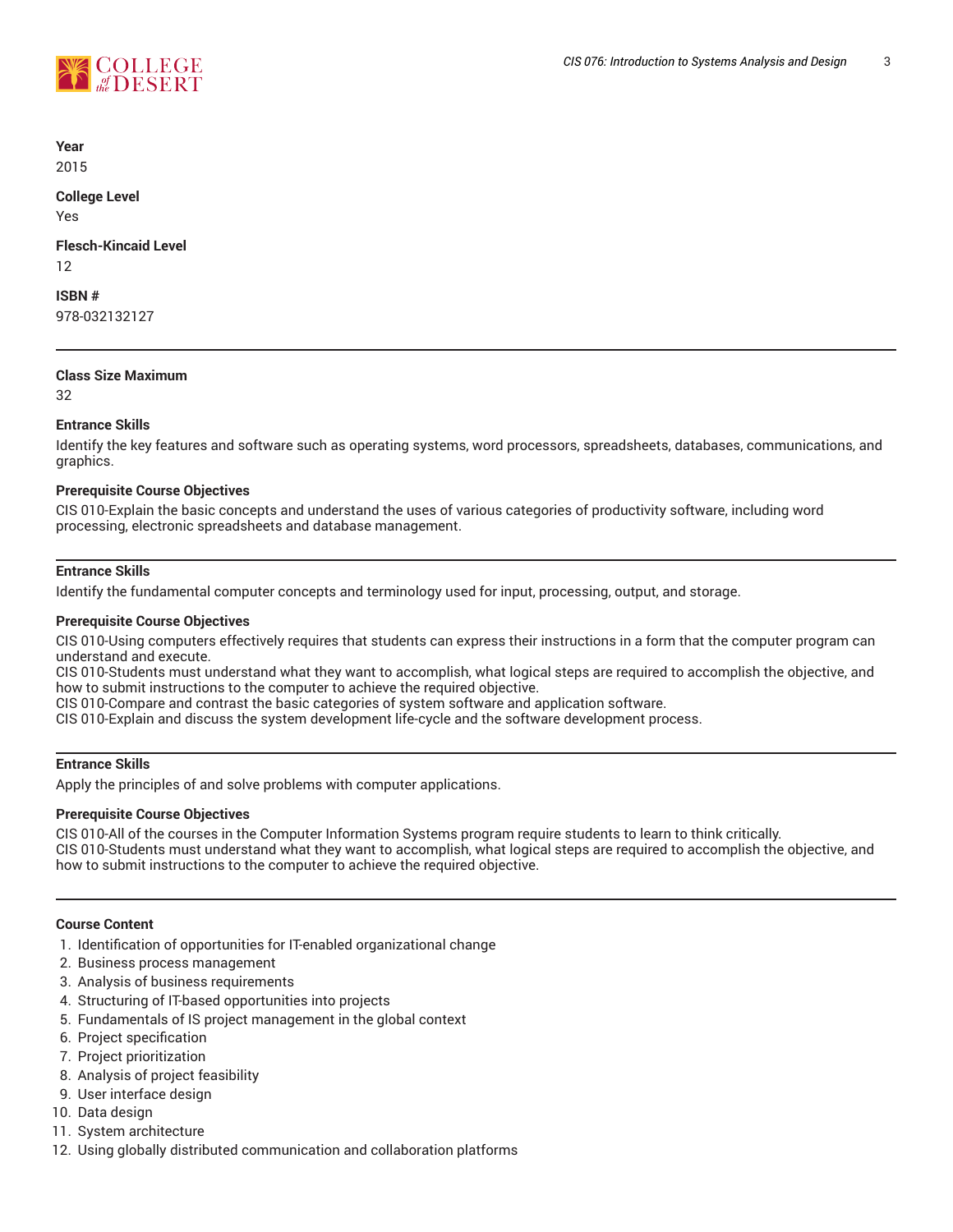

- 13. Analysis and specification of system requirements
- 14. Define problems, opportunities, or mandates that initiate projects.
- 15. Different approaches to implementing information systems to support business requirements
- 16. Specifying implementation alternatives for a specific system
- 17. Impact of implementation alternatives on system requirements specification
- 18. Methods for comparing systems implementation approaches
- 19. Object modeling development strategies
- 20. Introduce basic concepts of Object Oriented Analysis and Design using Unified Modeling Language (UML) and the Unified Process (UP).
- 21. Organizational implementation of a new information system
- 22. Different approaches to systems analysis & design: structured SDLC, unified process/UML, agile methods
- 23. Use contemporary Computer-Aided Software Engineering (CASE) tools for the use in process and data modeling.

#### **Lab Content**

Lab content will be covered through individual and/or group activities. These activities are project-based and centered on the following content:

- Creating feasibility studies
- Modeling techniques in system design
- Interpreting and analyzing documentation and standards
- Certification testing and system accreditation practices
- Implementation strategies
- Compare the acquisition alternatives systematically.

#### **Course Objectives**

|             | <b>Objectives</b>                                                                                                                                                                 |
|-------------|-----------------------------------------------------------------------------------------------------------------------------------------------------------------------------------|
| Objective 1 | Articulate the types of business needs that can be addressed using information technology-based solutions.                                                                        |
| Objective 2 | Initiate, specify, and prioritize information systems projects and to determine various aspects of feasibility of these<br>projects.                                              |
| Objective 3 | Within the context of the methodologies they learn, write clear and concise systems requirements and convert them<br>into technical specifications.                               |
| Objective 4 | Communicate effectively with various organizational stakeholders to collect information using a variety of techniques<br>and to convey proposed solution characteristics to them. |
| Objective 5 | Manage information systems projects using formal project management methods.                                                                                                      |
| Objective 6 | Incorporate principles leading to high levels of security and user experience from the beginning of the systems<br>development process.                                           |
| Objective 7 | Design high-level logical system characteristics (user interface design, design of data and information requirements).                                                            |
| Objective 8 | Analyze and articulate ethical, cultural, and legal issues and their feasibility among alternative solutions.                                                                     |

#### **Student Learning Outcomes**

|           | Upon satisfactory completion of this course, students will be able to:                                                                     |
|-----------|--------------------------------------------------------------------------------------------------------------------------------------------|
| Outcome 1 | Analyzing a business problem or opportunity using a systematic method to determine if computer-based<br>technologies can address the need. |
| Outcome 2 | Articulate requirements for a technology based solution, specifiying alternatives.                                                         |
| Outcome 3 | Specifiy requirements for various information systems solutions.                                                                           |

#### **Methods of Instruction**

| <b>Method</b>     | Please provide a description or examples of how each instructional<br>method will be used in this course.                                        |
|-------------------|--------------------------------------------------------------------------------------------------------------------------------------------------|
| Lecture           | Presentation of class lectures/discussions/demonstrations to model and<br>explain the fundamental concepts of the system development life-cycle. |
| Laboratory        |                                                                                                                                                  |
| <b>Discussion</b> | Students will discuss the different approaches to implementing<br>information systems to support business requirements.                          |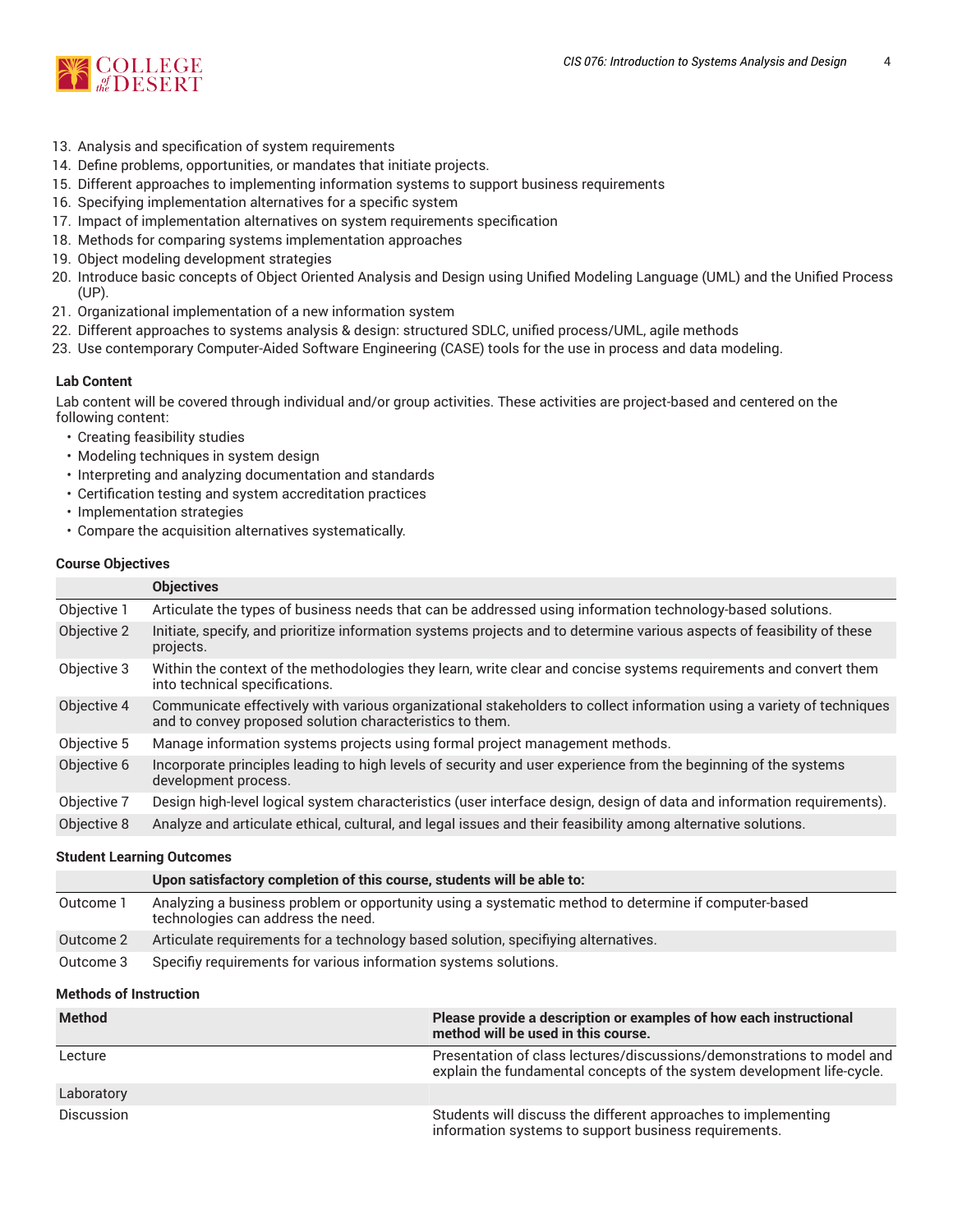

| Demonstration, Repetition/Practice               | Discuss different approaches to systems analysis and design: structured<br>SDLC, unified process/UML, agile methods.                                                                                                                                                                                                                                                                                                                                                                                                                                                                                                                                                                                                                                                          |                           |  |
|--------------------------------------------------|-------------------------------------------------------------------------------------------------------------------------------------------------------------------------------------------------------------------------------------------------------------------------------------------------------------------------------------------------------------------------------------------------------------------------------------------------------------------------------------------------------------------------------------------------------------------------------------------------------------------------------------------------------------------------------------------------------------------------------------------------------------------------------|---------------------------|--|
| Collaborative/Team                               | Groups of students will work on analyzing the feasibility of a project.                                                                                                                                                                                                                                                                                                                                                                                                                                                                                                                                                                                                                                                                                                       |                           |  |
| Activity                                         | Students will apply and discuss the methods for comparing systems<br>implementation approaches in a case study.                                                                                                                                                                                                                                                                                                                                                                                                                                                                                                                                                                                                                                                               |                           |  |
| <b>Methods of Evaluation</b>                     |                                                                                                                                                                                                                                                                                                                                                                                                                                                                                                                                                                                                                                                                                                                                                                               |                           |  |
| <b>Method</b>                                    | Please provide a description or examples of how<br>each evaluation method will be used in this course.                                                                                                                                                                                                                                                                                                                                                                                                                                                                                                                                                                                                                                                                        | <b>Type of Assignment</b> |  |
| Written homework                                 | Weekly homework assignments that demonstrate<br>mastery of the principles of structured and O-O<br>analysis and modeling will be given. Homework<br>assignments will be evaluated on completeness<br>(are each of the core elements in the case study<br>identified and included in the model), correctness<br>(are the appropriate symbols being used and is<br>the model/diagram syntactically correct), and<br>documentation/presentation (spelling, grammar,<br>formatting, and is the technical narrative written at a<br>level appropriate for the user/reader).                                                                                                                                                                                                        | In and Out of Class       |  |
| Laboratory projects                              | Activities centered around each step of the design<br>process.                                                                                                                                                                                                                                                                                                                                                                                                                                                                                                                                                                                                                                                                                                                | In Class Only             |  |
| Presentations/student demonstration observations | A technical report and presentation on an elective<br>topic of the student's choosing (and with instructor<br>approval) will be required. Presentations and reports<br>will be evaluated on content (depth of coverage,<br>relevance of ER diagrams and illustrations, and<br>appropriate use of examples), suitability (relevance<br>of topic, written to an appropriate level for the class,<br>sufficient new material), and presentation (spelling,<br>grammar, formatting).                                                                                                                                                                                                                                                                                              | In Class Only             |  |
| Tests/Quizzes/Examinations                       | Two to four exams will be given that demonstrate<br>mastery of course objectives. For example: multiple<br>choice questions to demonstrate the mastery of<br>information architecture concepts; case/narrative<br>problems on data modeling and dataset design,<br>and the identification of entities modeled on an ER<br>diagram.                                                                                                                                                                                                                                                                                                                                                                                                                                            | In and Out of Class       |  |
| Student participation/contribution               | Participation and guided discussion will be given<br>as a means to measure student's understanding of<br>project management and TQM principles. Students<br>will be evaluated on their willingness to contribute,<br>suitability (applicability to the topic at hand), and<br>content. In regard to written participation activities,<br>evaluation might also consider completeness<br>(were all 'talking points' [Quality awards, Demming,<br>Bldrige, PDCA, project management body of<br>knowledge, PMBOK, ] addressed in the response)<br>and presentation (spelling, grammar, and<br>format). In addition, the use of ER diagrams that<br>demonstrates knowledge of entities, attributes, and<br>relationships in the context of an ER diagram will be<br>demonstrated. | In and Out of Class       |  |

#### **Assignments**

#### **Other In-class Assignments**

- 1. In order to get to third normal form, we need to make sure all columns are only dependent upon the primary key. That means we have to get the country code out of the artist table. For this assignment, we will add country name to the table to further highlight the issue with normalizing.
- 2. Develop a scenario with different user accounts accessing a public managed DB. Then students will use GRANT and REVOKE DCL SQL features to assign privileges or restrictions to users.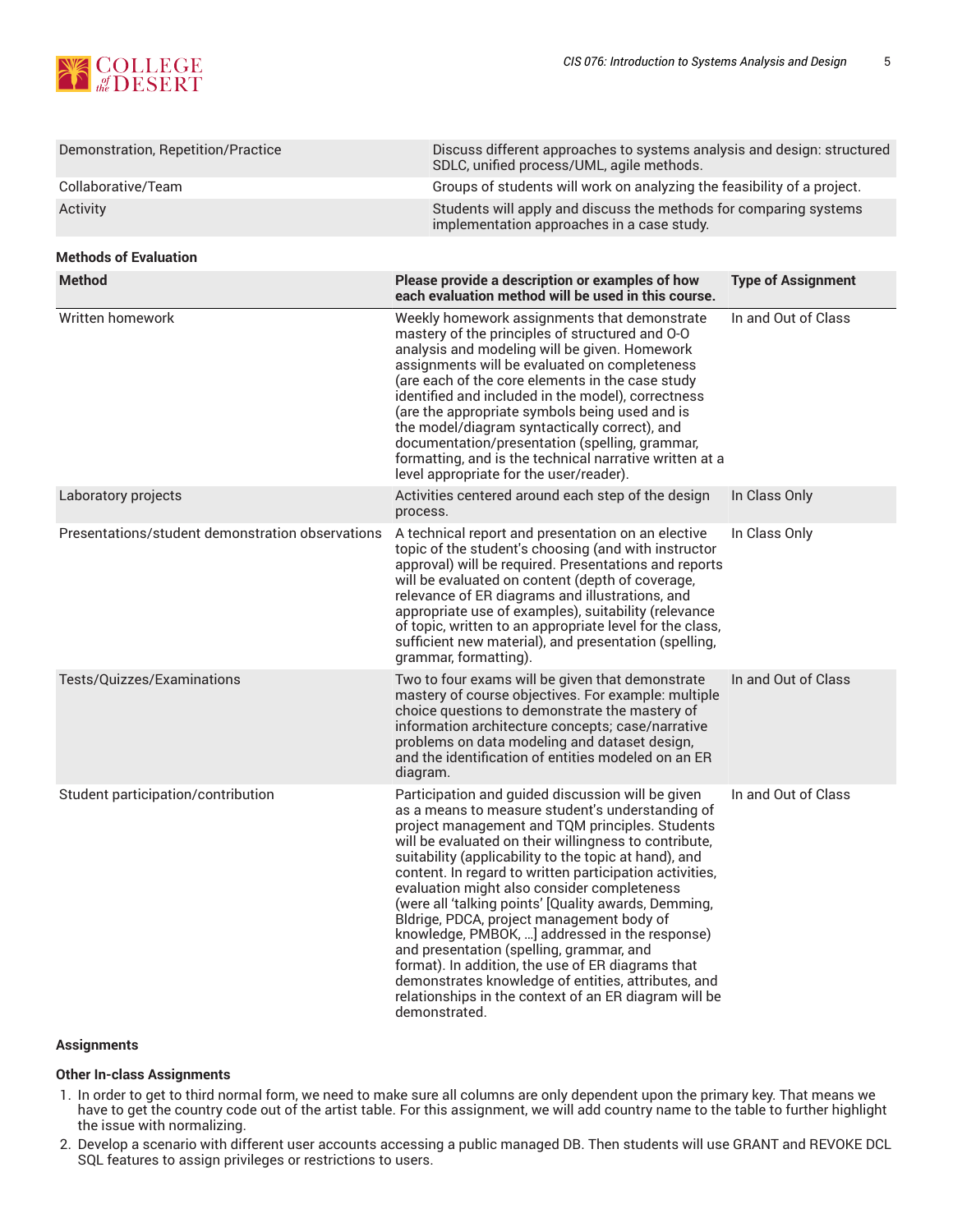

- 3. Students will be presented with several case studies and they will need to determine which, the OLAP or OLTP model, is the correct one to use in that scenario.
- 4. Develop full system analysis reports.
- 5. Use the Waterfall model to develop a working prototype.
- 6. Discuss the modern approach to systems analysis and design that combines both process and data views of systems.

#### **Other Out-of-class Assignments**

1. Students will be tasked with evaluating a particular website by using the usability framework. The basic usability test contains five measures that help developers of user interface to figure if users encounter problems while using a particular user interface:

- a. Time to execute task  $-$  speed of performing a task with the system
- b. Amount of errors the number of wrong moves in navigating or executing a procedure
- c. Time to learn time for learning to execute a procedure properly
- d. Retention over time extent of memorizing learned procedures over time
- e. User satisfaction user's liking of the interface; subjective
- 2. Analyze business case with CASE and Project Management tools.
- 3. Repeat the process of designing forms, reports, interfaces and dialogues for their creation.
- 4. Plan interview questions to determine system requirements of a business case study.
- 5. Apply data-flow diagramming mechanics, definitions, and rules.

#### **Grade Methods**

Letter Grade Only

# **Comparable Transfer Course Information**

**University System CSU Campus** CSU San Bernardino

**Course Number** IST 275 **Course Title**

Systems Analysis and Design

**Catalog Year** 2018

**University System** UC **Campus** UC Santa Cruz

**Course Number** TIM 58 **Course Title** Systems Analysis and Design

# **MIS Course Data**

**CIP Code** 11.0501 - Computer Systems Analysis/Analyst.

**TOP Code** 070730 - Computer Systems Analysis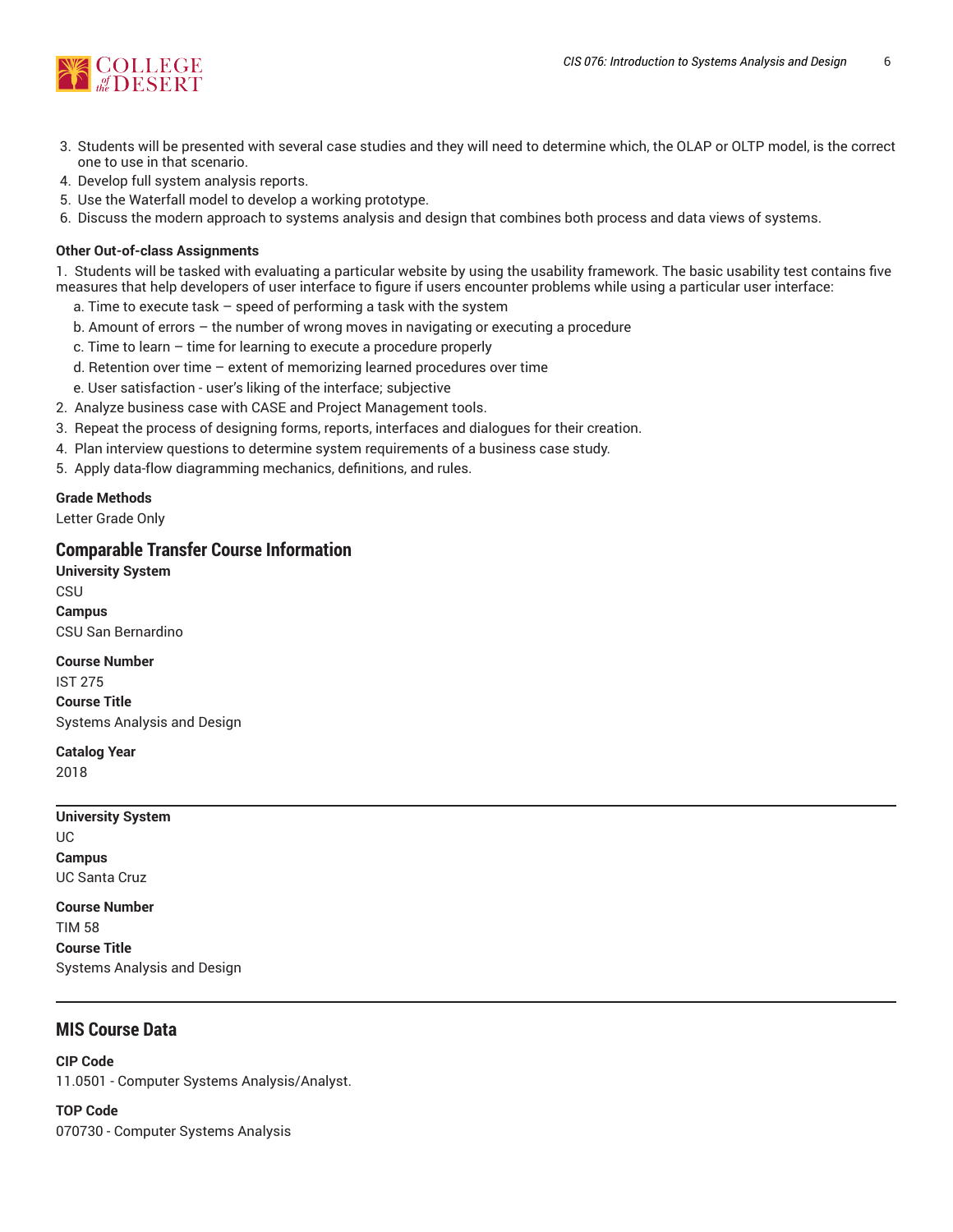

**SAM Code** C - Clearly Occupational

**Basic Skills Status** Not Basic Skills

**Prior College Level** Not applicable

**Cooperative Work Experience** Not a Coop Course

**Course Classification Status** Credit Course

**Approved Special Class** Not special class

**Noncredit Category** Not Applicable, Credit Course

**Funding Agency Category** Not Applicable

**Program Status** Program Applicable

**Transfer Status** Transferable to CSU only

**Allow Audit** No

**Repeatability** No

**Materials Fee** No

**Additional Fees?** No

# **Files Uploaded**

**Attach relevant documents (example: Advisory Committee or Department Minutes)** CIS 076 Approval Letter.pdf

# **Approvals**

**Curriculum Committee Approval Date** 10/18/2018

**Academic Senate Approval Date** 10/25/2018

**Board of Trustees Approval Date** 11/14/2018

**Chancellor's Office Approval Date** 11/28/2018